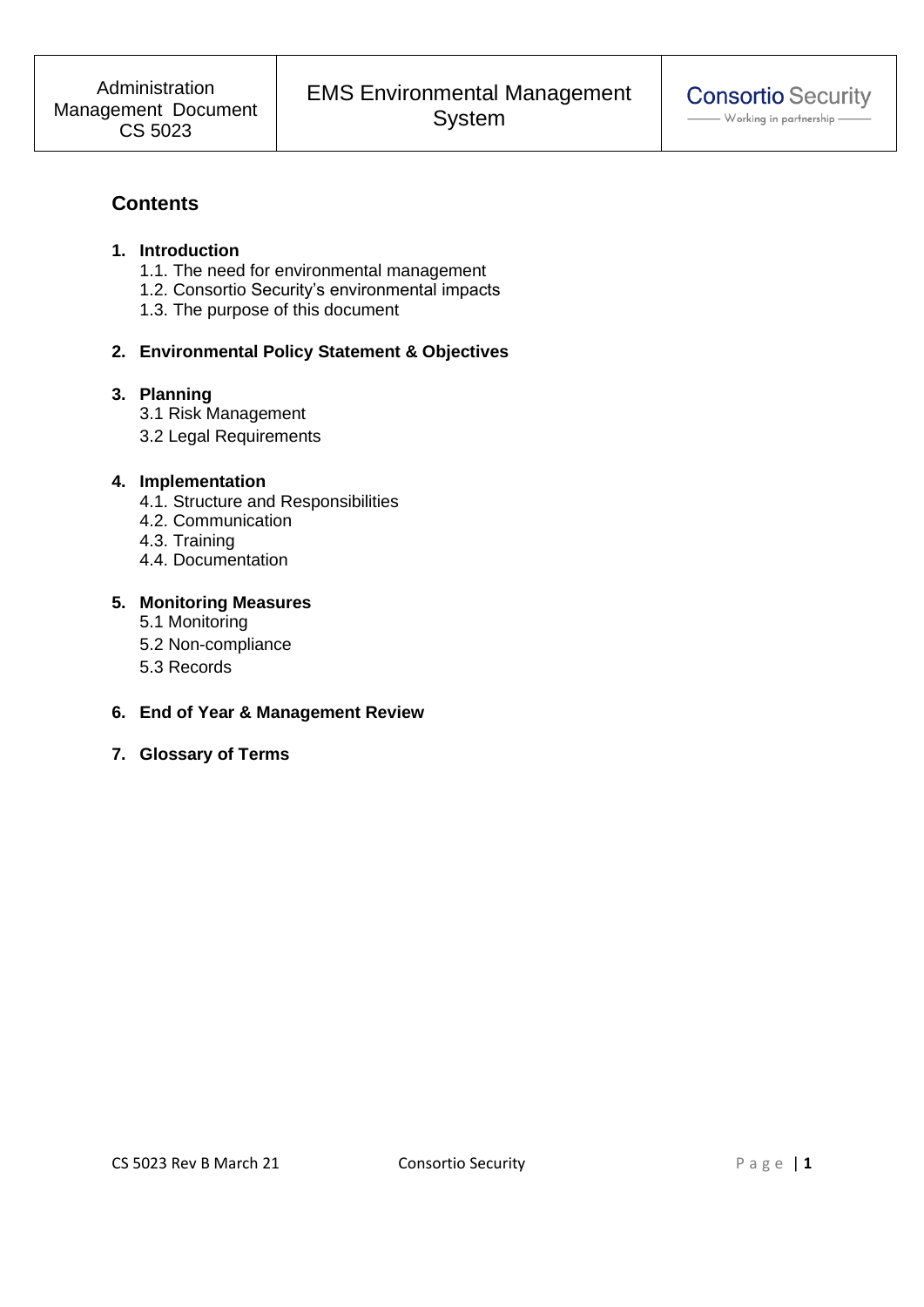# **1. Introduction**

#### **1.1 The need for environmental management**

Environmental management is a key policy at Consortio Security for several reasons, including:

- Meeting our responsibilities as a leading security organisation
- Ensuring that we are compliant with the relevant legislation
- Supporting the requirements of our clients who are concerned that we minimise our environmental impact
- Measuring our continual improvement against environmental targets
- Realising cost savings
- Demonstrating publicly that we are managing our environmental impact efficiently

#### **1.2 Consortio Security's environmental impacts**

Consortio Security is not an industrial company, however we recognise that every business creates an environmental impact, either directly through Consortio Security's activities, and those activities carried out on behalf of our clients. We also recognise the environmental impact of any third party contractors we use in the course of our business, such as printers and uniform suppliers.

The main environmental impact that Consortio Security's direct business activities create comes through:

- waste materials from the office such as paper and card
- energy consumption from the office based staff
- Greenhouse gas emissions from energy use from IT systems
- Business travel  $-$  CO<sub>2</sub> and other greenhouse gas emissions
- Chemical use and disposal from cleaning of the building

#### **1.3 The purpose of this document**

The principle aim of this document is to draw together the key elements for an effective environmental management system (EMS), through from the policy and planning stages to implementation and review. It should also act as a guide for all those involved in environmental management and reporting at Consortio Security.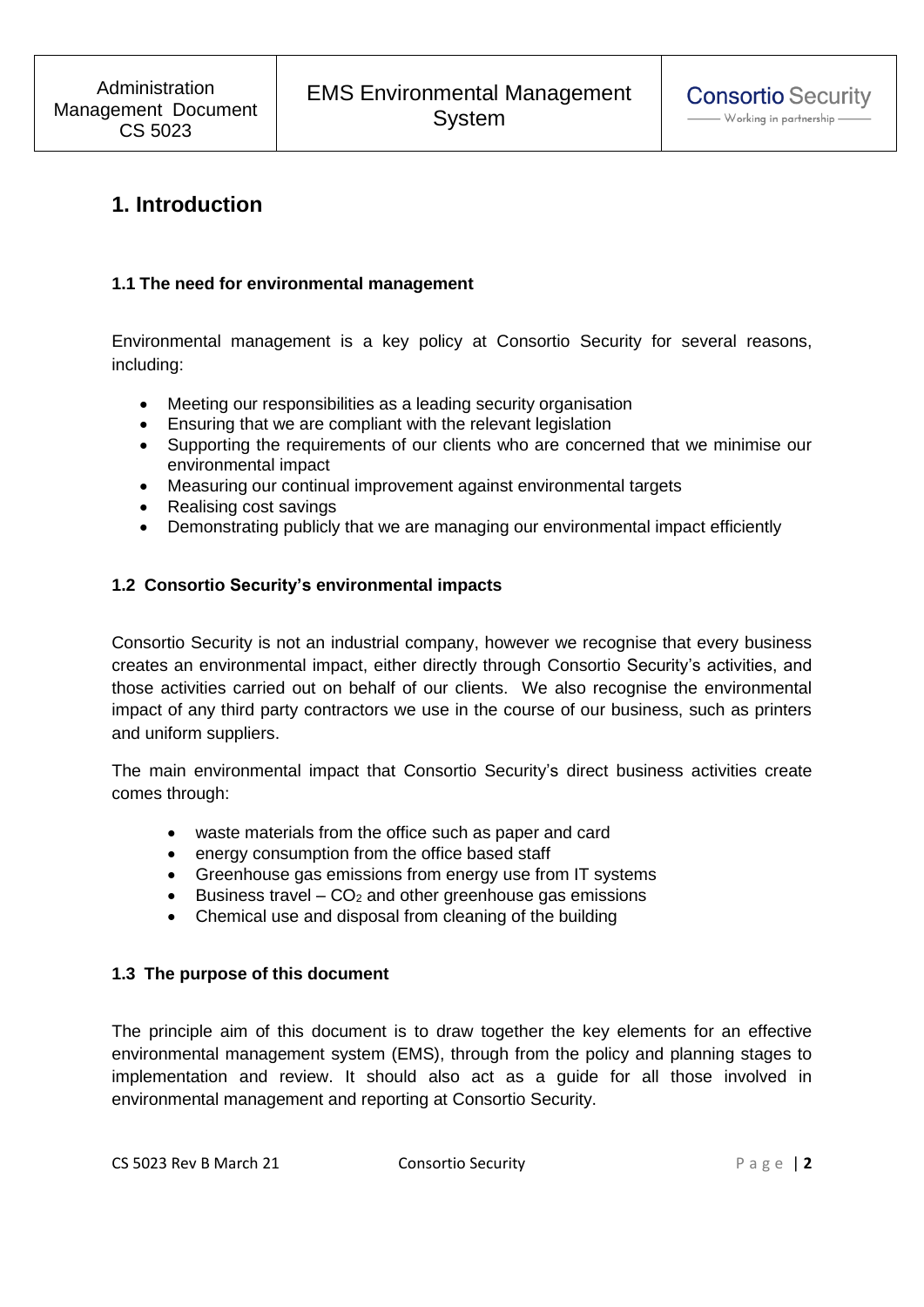# **2. Environmental Policy Statement**

Consortio Security recognises its responsibility to protect the environment, both for today and for the future.

We feel that co-operation between our clients, suppliers and local site management is vital for the development of environmental solutions that comply with environmental legislation.

Our policy is therefore a proactive one to further promote a practical day-to-day commitment in partnership with clients' needs and specifications. Some jobs have obvious potential to cause environmental impact. Incidents such as the spillage of chemicals, improper disposal of waste chemicals or other unnecessary emissions to water and the atmosphere must be prevented and reported immediately to Line Management if they occur. Likewise, practices and procedures, which do not minimise adverse effects on the environment, must be referred to line management. New initiatives can then be implemented as appropriate.

All supervisory and management staff are made aware of the environmental implications of the tasks for which they are responsible. Through training they ensure that all necessary equipment, procedures and working practices are in place and that all appropriate training has been given to their staff. Consortio Security and its sub-contractors operate to the same high environmental standards and supervisory staff is in place, to ensure that this occurs.

Consortio Security is committed to working with companies who ensure that their manufacturing processes produce environmentally friendly products and as a result, has allied itself with suppliers who support our endeavours.

Overall, Consortio Security believes that it is essential for the quality of life of future generations, to protect and maintain the environment in any way we can. We recognise that there is always room for improvement and that we can only make a valid contribution to the cause, through continuous commitment and education.

It is our policy to adopt procedures and practices that:

- Does not harm our environment
- Does not restrict the enjoyment of the environment by others
- Promote sustainable improvements (where we have an influence) that consider the effects to the environment

CS 5023 Rev B March 21 Consortio Security P a g e | **3**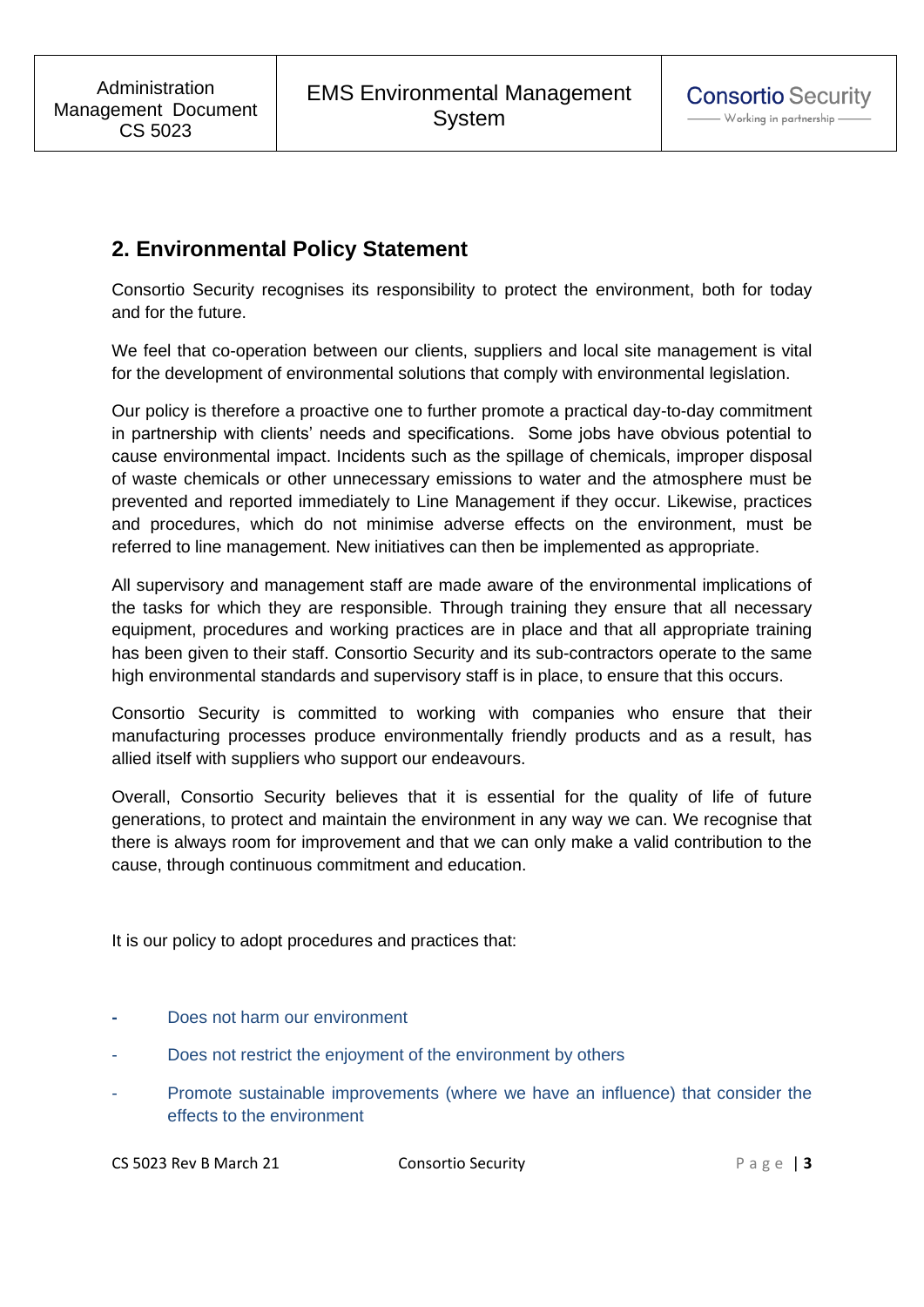We will support this policy by implementing the following procedures:

- All waste paper, junk mail, documentation, etc must be returned to the office via your Supervisor for re-cycling in the most appropriate way that does not compromise the integrity of our clients, employees or company
- Arrange for all printer cartridges, toners, etc to be returned to the supplier or designated agent in the envelopes provided for re-cycling
- Promote the use of re-cycling banks for bottles, cans, paper and other waste materials that employees may bring into their place of work
- Ensure any packaging supplied with any equipment is disposed of in methods that support this policy
- Seek professional advice to adopt further practices that result in generating less paper and less waste
- Adopt the use of alternative non fossil fuels for company vehicles

This policy is promoted throughout our company and communicated to all staff via effective training and leadership.

This policy will be reviewed annually, and a report on its effectiveness (compiled by the designated Environmental Management Officer) will be reported to the Board of Directors.

This statement is available to all Consortio Security staff

# **3. Planning**

#### **3.1 Risk Management**

The assessment, prioritisation, mitigation and review of all environmental risks shall be included in the risk assessment process, with actions to be taken as appropriate.

Environmental risk assessment is part of the overall risk assessment which the business is required to complete on an annual basis. Furthermore, when we gain a new client, an environmental risk assessment of the premises will be carried out during the full risk assessment of the premises, from the aspect of how this will impact on Consortio Security's overall environmental impact.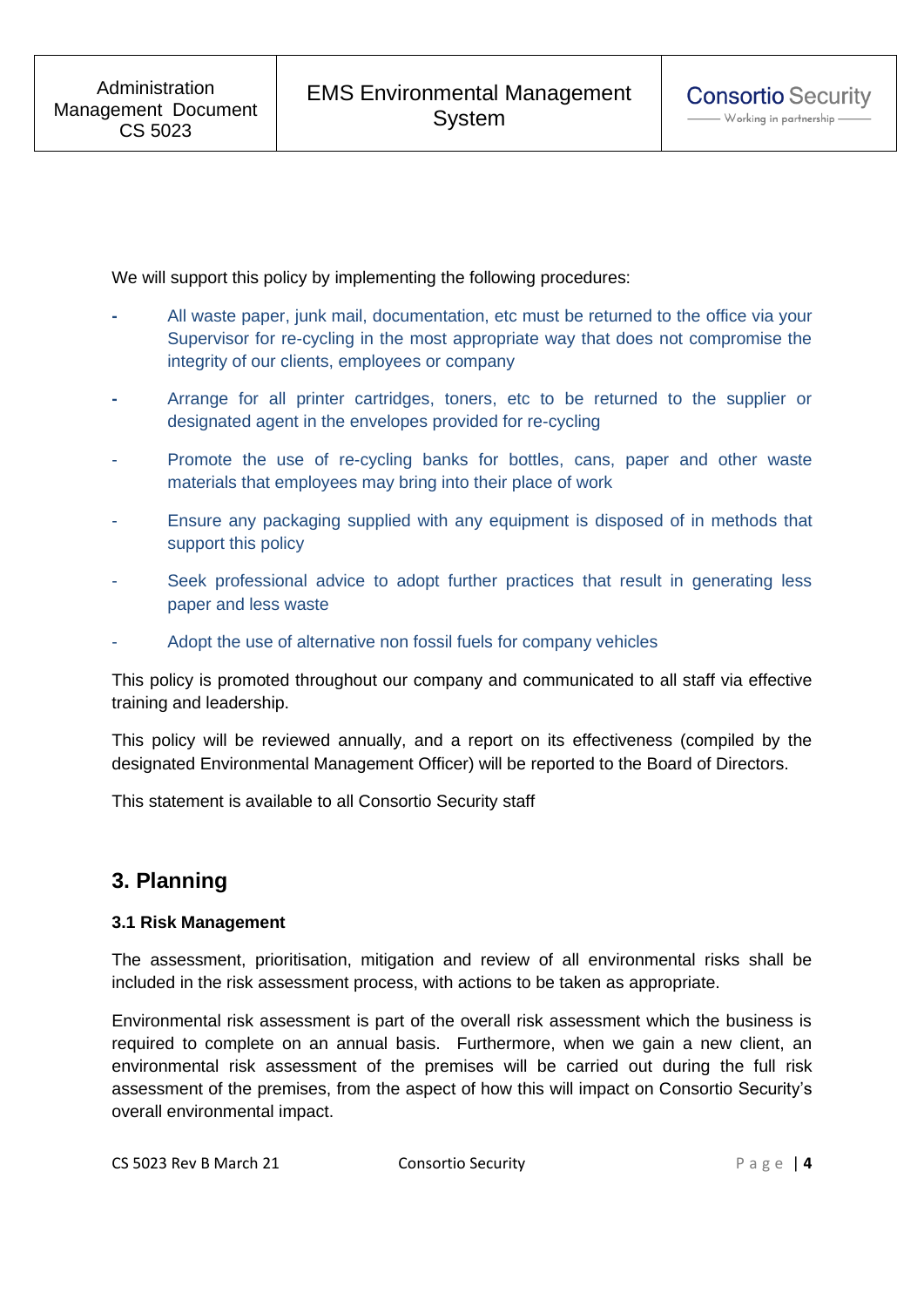### **3.2 Legal Requirements**

Consortio Security shall maintain processes to ensure that relevant and up to date environmental legislation is identified and complied with.

Performance will be monitored on a regular basis, and a report will be presented to the Board of Directors once a year.

# **4. Implementation**

#### **4.1 Structure and responsibilities**

Ultimate responsibility for implementation of the EMS lies with the Chief Executive Officer who shall ensure that sufficient resources are available for the adequate achievement of this EMS. Daily implementation will be the responsibility of the designated Environmental Management Officer. The environmental risk assessments on site will be carried out by Consortio Security's Operations Management and the Clients representatives .

#### **4.2 Communication**

In this context, communication relates to internal communication. The objective of internal communication is to build awareness and commitment regarding environmental initiatives, and to develop employee involvement in achieving Consortio Security's objectives.

Awareness raising should include:

- Consortio Security's environmental policy
- The impact of Consortio Security's business practices on the environment
- Specific responsibilities and actions to take

Two-way communication is always encouraged and supported.

#### **4.3 Training**

In certain cases, formal training may be given to manage specific issues, for example waste minimisation, legal compliance and energy efficiency.

#### **4.4 Documentation**

All relevant documentation shall be appropriately controlled and monitored by the Environmental Management Officer and ultimately the Board of Directors.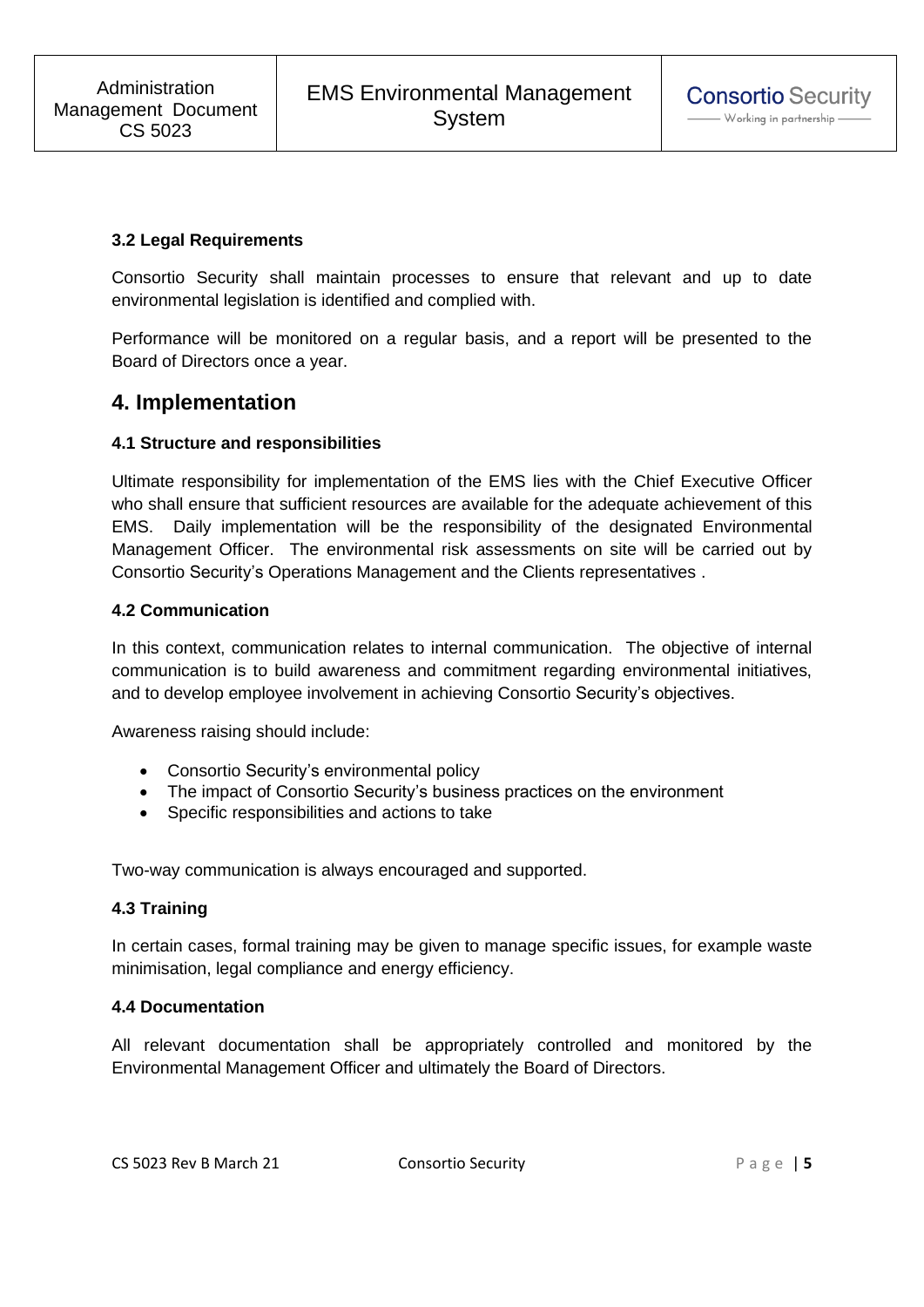Documents will include:

- Policies
- Objectives
- Site environmental risk assessments
- Minutes of environmental performance meetings
- Environmental performance yearly review
- Goals / targets for the next year

# **5. Monitoring Measures**

# **5.1 Monitoring**

The achievement of this EMS will be regularly monitored to ensure the system is achieving its aims, and to look for areas of potential improvement. Measurement of activities will include:

- Review of compliance with the environmental policy
- Review of the progress of its objectives
- Ensuring that all environmental risks have been identified
- Ensuring legal compliance

# **5.2 Non-compliance**

Any reasons for non-compliance must be identified immediately and corrective action taken. These measures will be reviewed three months from the implementation date.

# **5.3 Records**

Records shall be kept of all elements of the system, including:

- Establishing and implementing objectives and targets
- Performance monitoring against these targets
- Compliance reviews

These will be audited yearly by the Internal Audit team.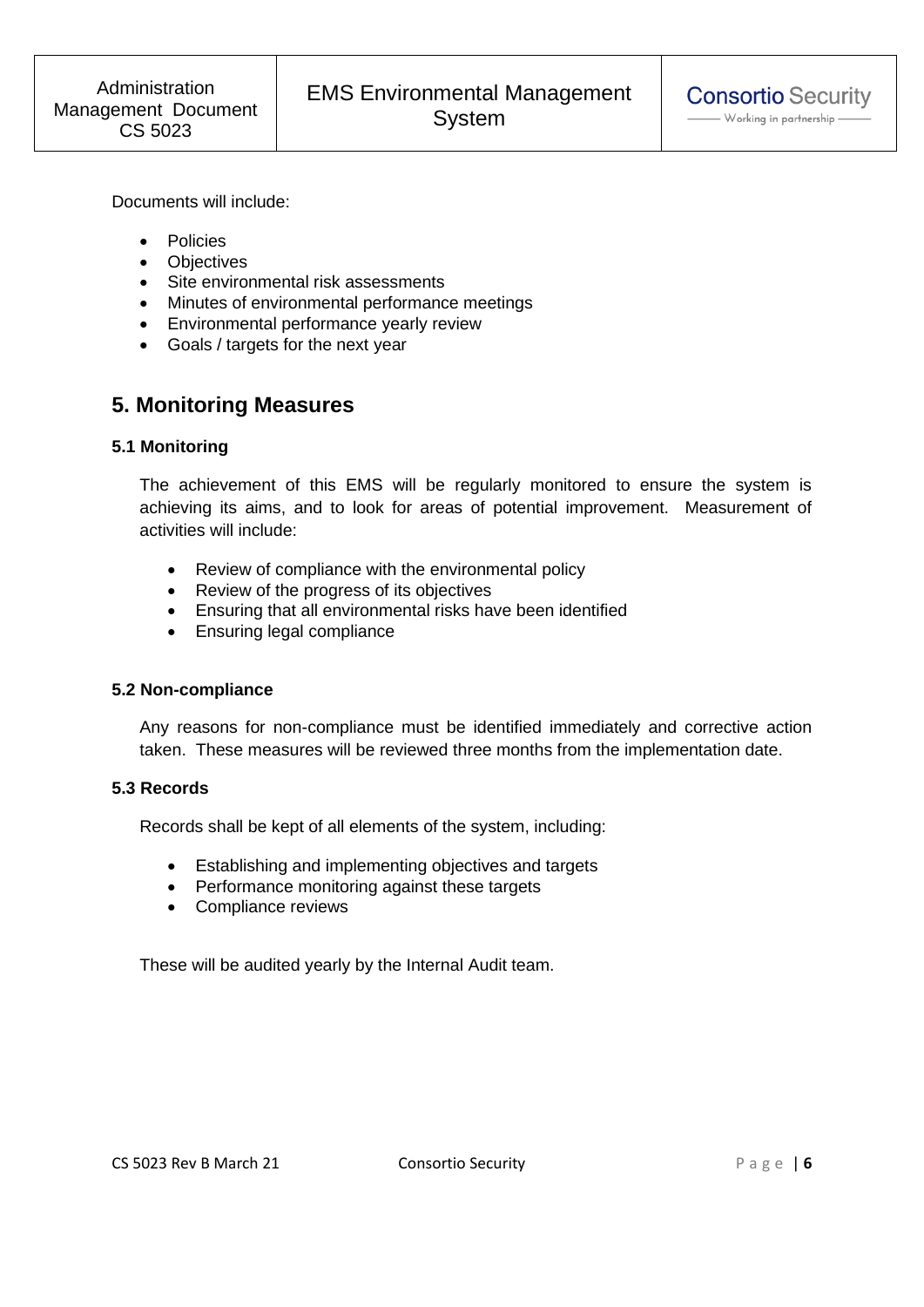# **6. End of year & management review**

| <b>Activity</b>              | Data                                                                  | <b>Unit</b>                |
|------------------------------|-----------------------------------------------------------------------|----------------------------|
| Energy and climate<br>change | <b>Electricity use</b>                                                | mWh                        |
|                              | Gas                                                                   | mWh                        |
|                              | Other fossil fuels including coal, heavy<br>fuel oil, gas oil         | mWh                        |
|                              | Total energy consumption                                              | $CO2$ emissions<br>and mWh |
|                              | Cost of electricity and other fuels used                              | Local currency             |
| Waste and recycling          | Identified waste streams                                              | <b>Tonnes</b>              |
|                              | Cost of waste disposal                                                | Local currency             |
|                              | Recycled waste split into:                                            | <b>Tonnes</b>              |
|                              | Paper, IT, toner cartridges, drinking cups,<br>hazardous waste, other |                            |
| Paper use                    | Paper purchased                                                       | Tonnes                     |
| <b>Water Use</b>             | Supplier                                                              | m <sub>3</sub>             |
|                              |                                                                       | Cost                       |
| Compliance                   | Please note any breaches of legislation                               | Cost / outcome             |
| Transport                    | Air miles travelled                                                   |                            |
|                              | Road and rail travel                                                  |                            |
|                              | Total yearly cost of all business travel                              |                            |